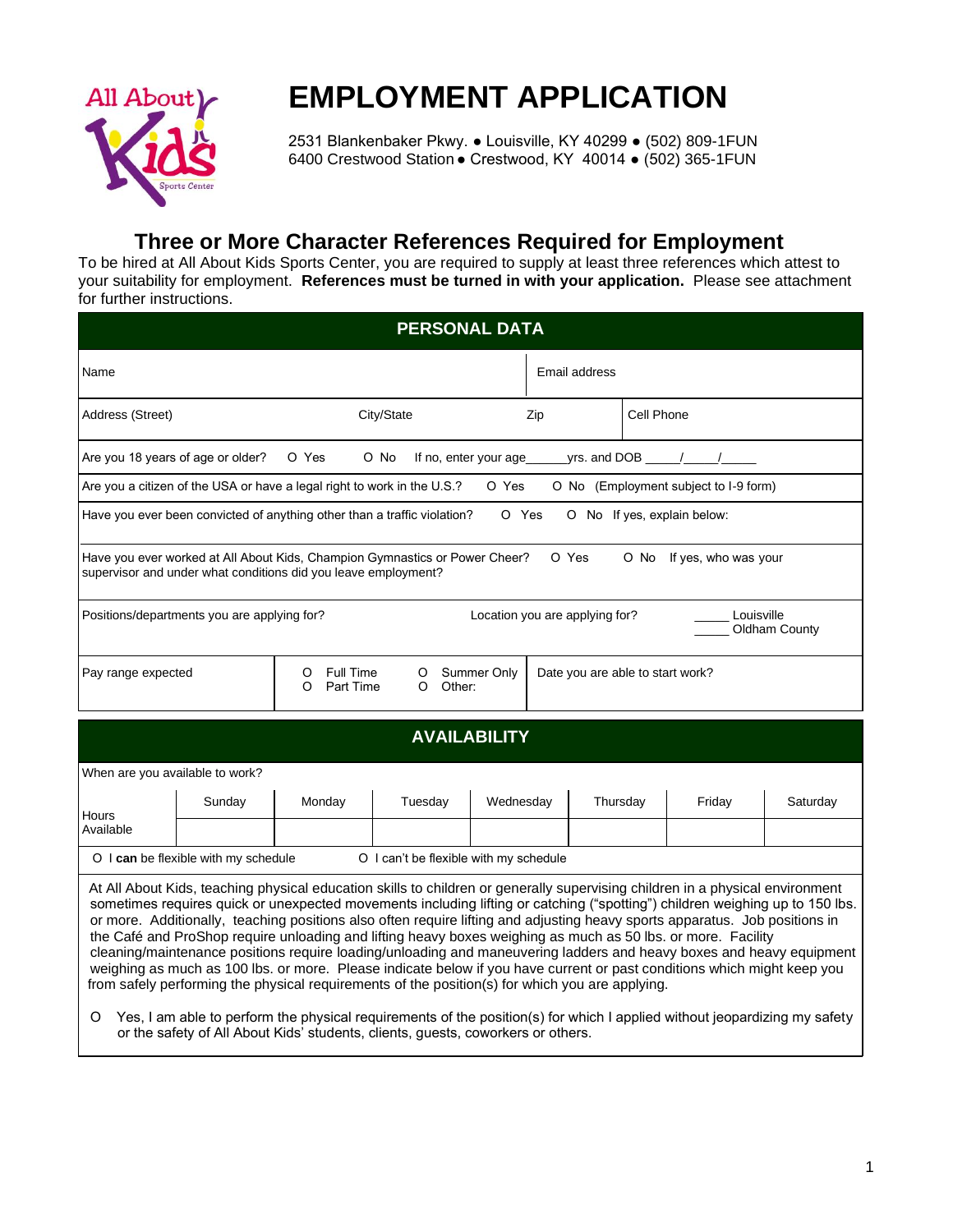|               |                                                                                    | <b>EDUCATIONAL DATA</b> |                 |                    |
|---------------|------------------------------------------------------------------------------------|-------------------------|-----------------|--------------------|
|               | Name and location of school                                                        | Graduated?              | Years completed | Major/course study |
| High School   |                                                                                    | O Yes<br>No<br>O        |                 |                    |
| College/other |                                                                                    | Yes<br>O.<br>No<br>O    |                 |                    |
|               | Describe honors, apprenticeships, post graduate education, or specialized training |                         |                 |                    |

| <b>EMPLOYMENT HISTORY</b>    |                |                                                                                                                                                                                                                    |  |  |  |
|------------------------------|----------------|--------------------------------------------------------------------------------------------------------------------------------------------------------------------------------------------------------------------|--|--|--|
| <b>COMPANY NAME</b>          | Address        | Telephone No.                                                                                                                                                                                                      |  |  |  |
|                              |                |                                                                                                                                                                                                                    |  |  |  |
| Name of immediate supervisor |                | am no longer employed at this company<br>O<br>I am currently employed at this company and it is OK to contact this person<br>O<br>am currently employed at this company - please do NOT contact this person  <br>O |  |  |  |
| Start wage \$                | Final wage \$  | Reason for leaving?                                                                                                                                                                                                |  |  |  |
| <b>Start Date</b>            | Final Date / / |                                                                                                                                                                                                                    |  |  |  |
| Job title or position        |                | Describe your duties and responsibilities                                                                                                                                                                          |  |  |  |

| <b>COMPANY NAME</b>          | Address        | Telephone No.                                                                                                                                                                                                        |
|------------------------------|----------------|----------------------------------------------------------------------------------------------------------------------------------------------------------------------------------------------------------------------|
| Name of immediate supervisor |                | I am no longer employed at this company<br>O<br>I am currently employed at this company and it is OK to contact this person<br>O<br>I am currently employed at this company - please do NOT contact this person<br>O |
| Start wage \$                | Final wage \$  | Reason for leaving?                                                                                                                                                                                                  |
| Start Date / /               | Final Date / / |                                                                                                                                                                                                                      |
| Job title or position        |                | Describe your duties and responsibilities                                                                                                                                                                            |
|                              |                |                                                                                                                                                                                                                      |

<u> 1989 - Johann Stoff, amerikansk politiker (\* 1908)</u>

| <b>COMPANY NAME</b>          | Address       | Telephone No.                                                                                                                                                                                                    |  |  |  |  |
|------------------------------|---------------|------------------------------------------------------------------------------------------------------------------------------------------------------------------------------------------------------------------|--|--|--|--|
| Name of immediate supervisor |               | am no longer employed at this company<br>O<br>I am currently employed at this company and it is OK to contact this person<br>O<br>am currently employed at this company - please do NOT contact this person<br>O |  |  |  |  |
| Start wage \$                | Final wage \$ | Reason for leaving?                                                                                                                                                                                              |  |  |  |  |
| <b>Start Date</b>            | Final Date /  |                                                                                                                                                                                                                  |  |  |  |  |
| Job title or position        |               | Describe your duties and responsibilities                                                                                                                                                                        |  |  |  |  |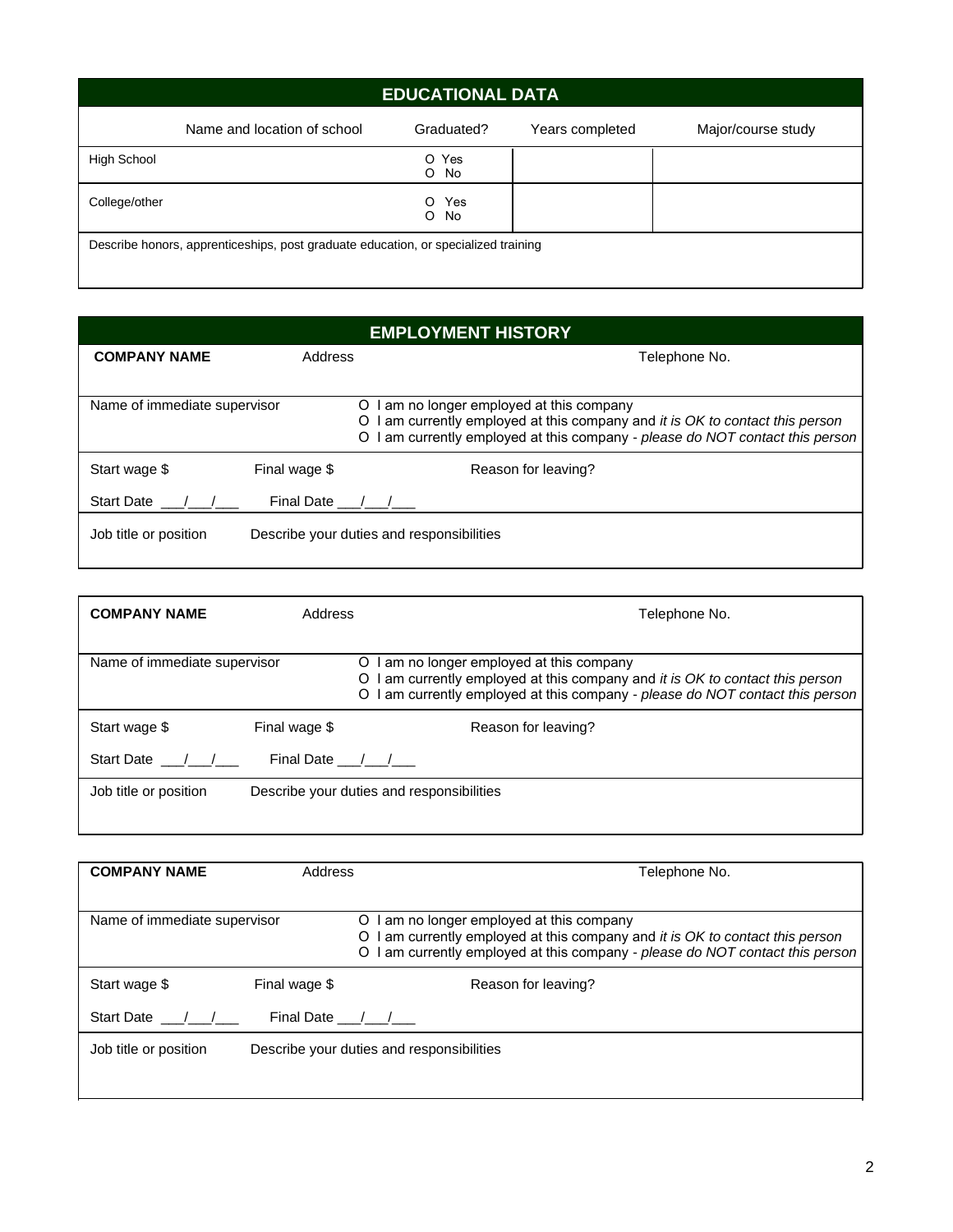## 3

#### **UNDERSTANDING & AGREEMENT** (please read each statement carefully)

I certify that the statements given on this application or during an interview are true and complete, and I authorize investigation of the same with exception of contacting my current employer if I have so requested in this document. I have read and agree to the above statement. **Initial here:** 

I understand that if I am hired, any false, incomplete or misleading information given herein or during an interview shall result in immediate termination. I have read and agree to the above statement. **Initial here:** 

I authorize the references given on this application and during my interview to give to representatives of All About Kids Sports Center any and all information concerning my previous or current employment and any pertinent information they may have, personal and otherwise, and I release all parties from any and all liability damage that may result. I have read and agree to the above statement. **Initial here: \_\_\_\_\_\_**

I understand that if I am hired, my continued employment is contingent upon my successful performance during a new hire period of one month. I have read and agree to the above statement. **Initial here:** 

I understand that if I am hired, my ongoing employment will be AT WILL meaning employment may be terminated by either party at any time with or without reason and with or without notice. I further understand that this AT WILL agreement cannot be changed in any way except through a written understanding signed by the company owner. I have read and agree to the above statement. **Initial here:** 

Signature Date

*All About Kids is an EQUAL OPPORTUNITY EMPLOYER and does not discriminate against applicants or employees on the basis of race, color, gender, marital status, religion, national origin, age, veteran status, disability or any other basis prohibited by local, state, or federal law. No question on this application is intended for or will be used for the purpose of limiting or excusing any applicant's consideration for employment.*

#### **AUTHORIZATION FOR BACKGROUND CHECKS**

*All About Kids'* number one concern is to provide a safe and happy environment for its students. Please know *All About Kids* may perform background checks on all employees.

I understand and agree that the Company may administer background checks on me, and my initial and continued employment is conditional upon the results of these checks.

٦

Signature\_\_\_\_\_\_\_\_\_\_\_\_\_\_\_\_\_\_\_\_\_\_\_\_\_\_\_\_\_\_\_\_ Date\_\_\_\_\_\_\_\_\_\_\_

### **PLEASE TELL US ABOUT YOURSELF…**

Please tell us about any experience you have with coaching and/or with children or any other experience relating to the position(s) you are applying for.

Please tell us about any other accomplishments you may have (awards, distinctions, certificates, volunteer work, etc.)

Warmth, friendliness and a desire to serve are essential qualities *for All About Kids* employees. At the end of each day, our clients go home with only their memories of the way they were treated. Please tell us about you and your ability and desire to become part of the *All About Kids* family. Please continue on reverse side if necessary.